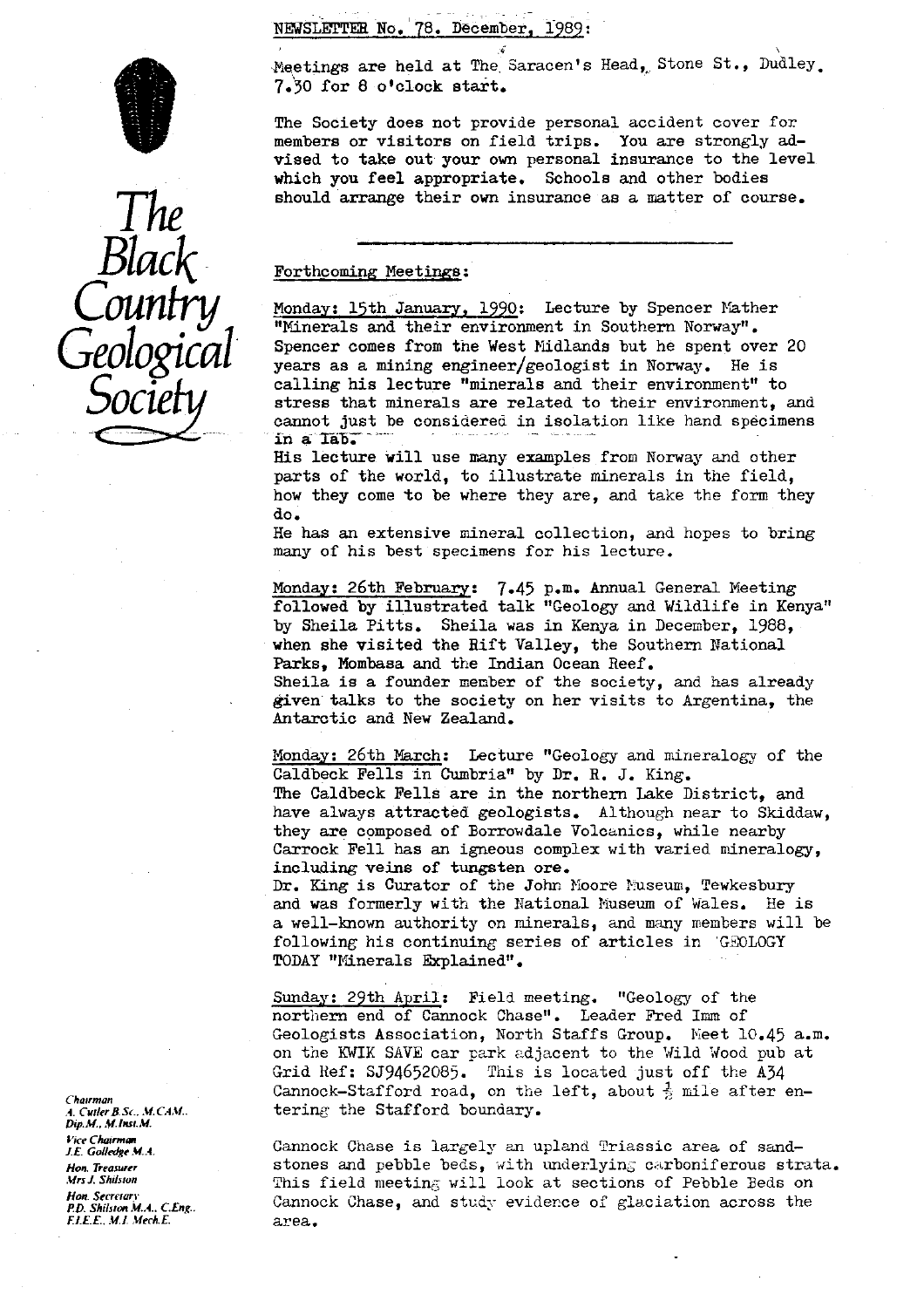WEEKEND FIELD MEETING 11-13th May: Based at Hunstanton, Norfolk, to study the coast of North Norfolk, in particular cretaceous and quaternary deposits, with related coastal features. The area has interesting stratigraphy from the lower greensand and chalk horizons, and these are overlain by glacial melt deposits showing a range of erratics and complex structures. This visit will be a good opportunity for members to see geological forms and strata they do not meet in normal field meetings.

Arranged jointly with University of London. Leaders; Michael Bamlett, University of London and Peter White, Polytechnic of North London.

# Further details and booking form with this Newsletter:

Monday: 14th Nay: Lecture "The Birmingham West Geological Mapping Project" given by the British Geological **Survey** team who are carrying out the survey: Dr. John Powell - project leader Dr. Brian Glover Dr. Colin Waters.

The BGS is currently carrying out a revision survey of the Black Country. This lecture will outline the aims of the project and describe the methods used, in particular computers for data storage and for the production of geological maps.

Then it will cover new ideas and information already produced by this survey, relating to Etruria Marl in the Barrow Hill area, the Rowley Regis dolerite, and late Carboniferous and early Permian rooks generally.

June: Evening field meeting to local opencast coal site.

Saturday (please note Saturday): 21st July: Field meeting to Malvern Hills. Saturday (please note Saturday): <u>21st<br>July</u>: Field meeting to Malvern Hills.<br>Leader Dr. David Bullard. Meet 10 a.m.<br>at British Camp car park (grid ref: 762403) on the A449 Malvern-Ledbury road.

Sunday: 23rd September: Field meeting to Dovedale, Derbyshire. Leader Dr. Paul Bridges of Derbyshire College of Higher Education.

October: Lecture: Silurian "red" beds. a geologists view of the USSR.

Dr. David Siviter of Leicester University.

Early November: Field meeting to Black Country sites. Leaders: The British Geological Survey team.

Honday: 19th November: Lecture: "The Hornsleasow dinosaur excavation and sieving project" by Roger Vaughan of Bath Museum.

#### Editorial :

Many thanks to all the members who helped to make 1989 a successful year for B.C.G.S. The attendance levels at lectures and field trips have been good and the events themselves well worth visiting. We hope this trend will continue through into the 1990's and our committees efforts to secure an interesting programme have been widespread and considerable <sup>I</sup> embers may be able to contribute here by informing the committee of anyone they think ma, be prepared to give a suitable lecture or run a field course for the society. We are constantly searching for ideas in this respect and an<sup>y</sup> assistance would be most welcome. Likewise, I also make a plea for articles or cuttings suitable for inclusion in our newsletter. (please indicate paper concerned and date).

Our 1990 programme is taking shape and I'm sure you will see a variety of interesting geological lectures and field trips to look forward to. Resolve to bring along a friend for the new year. Best wishes to all members for a happy christmas and prosperous new year.

Sunday: 17th September, 1989. Field Meeti to Southam Quarry and The Burton Dassett Hills. Leader John Crossling, Keeper of Geology Warwickshire Museum:

A slightly damp group of 21 were warmly welcomed to Warwick museum by John Crossling who gave a short introduction to the museum and allowed us an inspection of the small but impressive display of Warwickshire geology including the work of local Victorian geologist the Rev. Peter Bellinger Brodie. The party then drove to Southam quarry, a working quarry operated by Rugby Cement PLC where we stayed for about three hours. The cement conmany uses the shales/rudstones and the cer.entstones of the Jurassic Lower (blue) Lias for the cement making process: the quarry is, however, almost worked out having reached the unconformity represented by the white Lias.

John Crossling had promised us plenty of fossils and we were not disappointed, although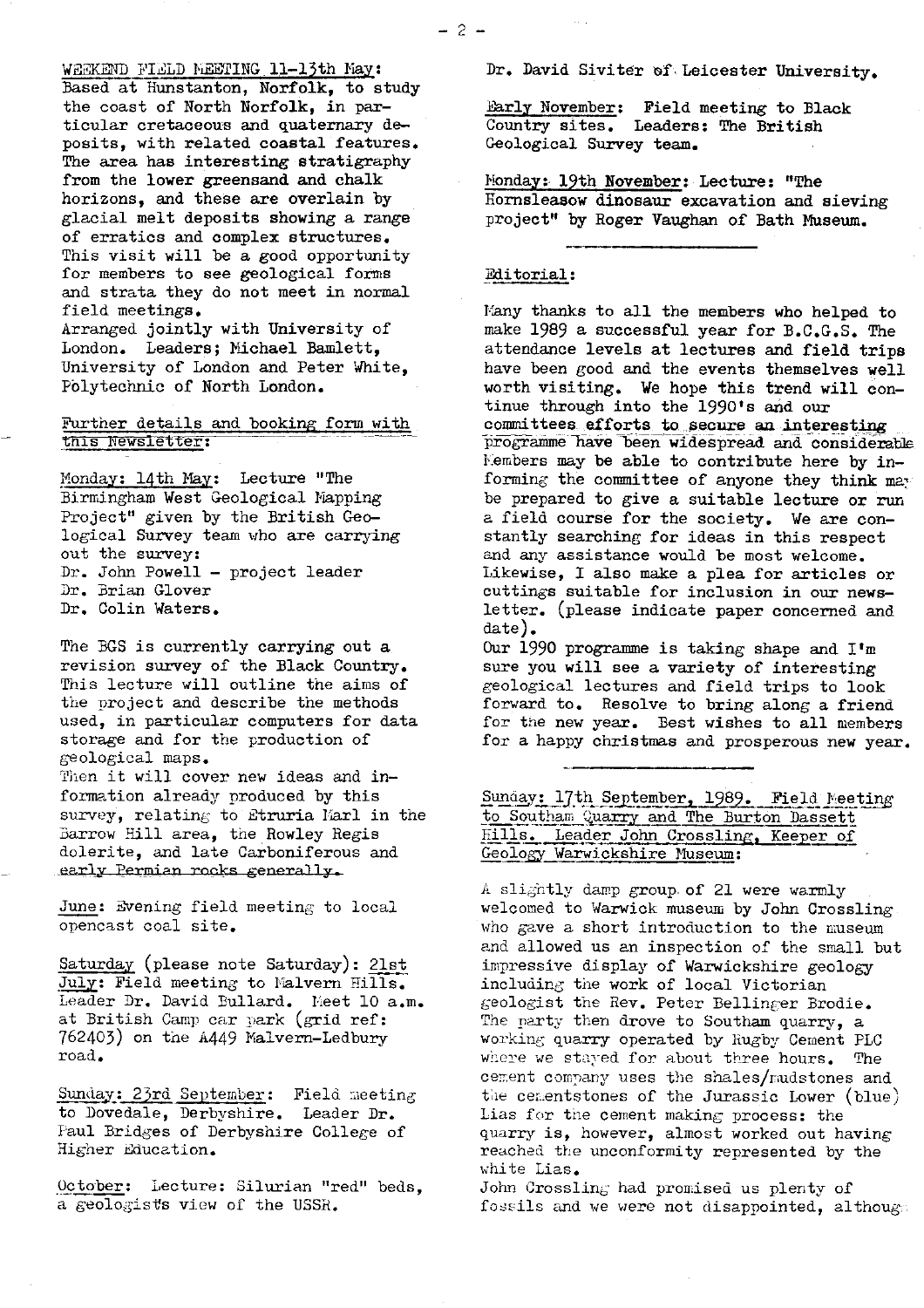no examples of-the recently discovered fish and Ichthyosaurs were found. The cementstones are found in thin bands of very hard precipitated limestones, these having been laid down in warm, shallow seas. These bands yielded numerous small bivalves, brachiopods and many fossil burrows. A number of large bivalves were also found along with ammonites and belemnites. The shales and mudstones between the oementstone bands were laid down in quieter, deeper waters and, being well weathered in the sides of the quarry, the sometimes spectacular brachiopods, bivalves and ammonites were rather easier to extract than those in the cementstones. The sometimes anaerobic conditions of deposition were shown by some pyritised specimens. The rather exhausted group (Southam was

a typical Lias mudbath) moved on to the Burton Bassett Hills after a lunch break in the Southam works car park. The hills rise above the flat Lower Lias plain and consist of about 100 feet of Middle Lias silts overlain by more resistant Maristone beds. These erosion resistant rocks are hard, fossiliferous ironstones; some of the quarries which once worked the low-grade iron ore are still visible and offer good exposures. On Harts Hill, the highest point in the area, the marlstone is overlain by Upper has clays and the Northampton Sands, these being sandy limestone of the inferior Oolite.

In by now pleasant weather, we discovered evidence of small-scale faulting and current bedding in the marlstones;fossils were however more difficult to come across with only a few small ammonites, belemnites and brachiopods being seen.We finally climbed to the top of Harts Hill and then had a marvelous view of Warwickshire to conclude a thoroughly enjo<sup>y</sup> able day.

#### Steve Hughes:

Glaciation in Snowdonia - a modern interpretation - Lecture by Dr. H. Addison of Wolverhampton Polytechnic.

Dr. Addison began by outlining some of the methods of age determination\_ in glacial stratigraphy and stressed the importance of examining lowland deposits such as those of East Anglia, the mid-Thames, South West England and <sup>K</sup>esgrove farm where erratics from the

Berwyn and Arenig Hills are found. Wales was an independant centre (source area) for glaciation and four episodes can be identified. The last episode was around 18,000 years ago. Geographically there are four recognisable glacial zones and in North Wales these are close together:-

- 1 West of Bala, South of A5 to Trawsfynydd estuary.
- 2 Betws-y-coed.

 $= 3^{\circ}$ 

3 - Mountains of Snowdonia.

4 - Lowland, drumlins in Kenai strait region the boundary of Irish Sea and Welsh ice. Cirques were not centres they were marginal as was the Snowdon massif itself. In zone 1 where polar ice developed - abraded land exists, there are no sediments and the ice was frozen to the bed rock. Hence there was little erosion or deposition. Striated surfaces exist and the ice was over 1,000 m. thick. This zone is well observed in the Arenig area.

In zone 2 there was more motion with scour troughs beginning as accelerated movement caused\*action. This ice was transitional from polar to thermodynamic. Dr. Addison emphasised the danger that global warming could cause decoupling of the basal ice in Antarctica. Zone  $\overline{3}$  is the breach areas such as Llanberis Pass where ice was channeled between mountains which acted as a fence. Structural weakness focused the ice into excavation of troughs by scouring. Ogwen was the other major breech. The lowland zone 4, in which lowland ice spread out in a piedmont lobe, occupies the area to the west. Here sediment was discharged as the velocity decreased. Dr. Addison then added detail to some of these features.

A radial pattern of troughs exists spreading from an ice centre with smaller troughs to the  $NE$  and SW. Eajor breeches to W and  $\tilde{N}W$ . Ice was 1,000 m. thick and the basal ice was con-.. strained by relief and had to find its way out through the landscape. Hence the ice was squeezed either side of the resistant Snowdon Massif but the upper ice went straight over the top. These glacial breaches pre-date the cirques. In the Carneddan where there are few cirques, ice probably accumulated whereas along the troughs cirques are numerous. In the Glyders fossil tors exist  $-$  does this indicate a lack of total inundation? Finally Dr. Addison described the recent site in glacial deposits near Caernarvan where new evidence has come to light which could have a major impact on Welsh stratigraphy of the uaternary.

The lecture was stimulating and illustrated with excellent slides which made us wish to re-visit North Wales a.s.a.p. An excellent

 $*$  scouring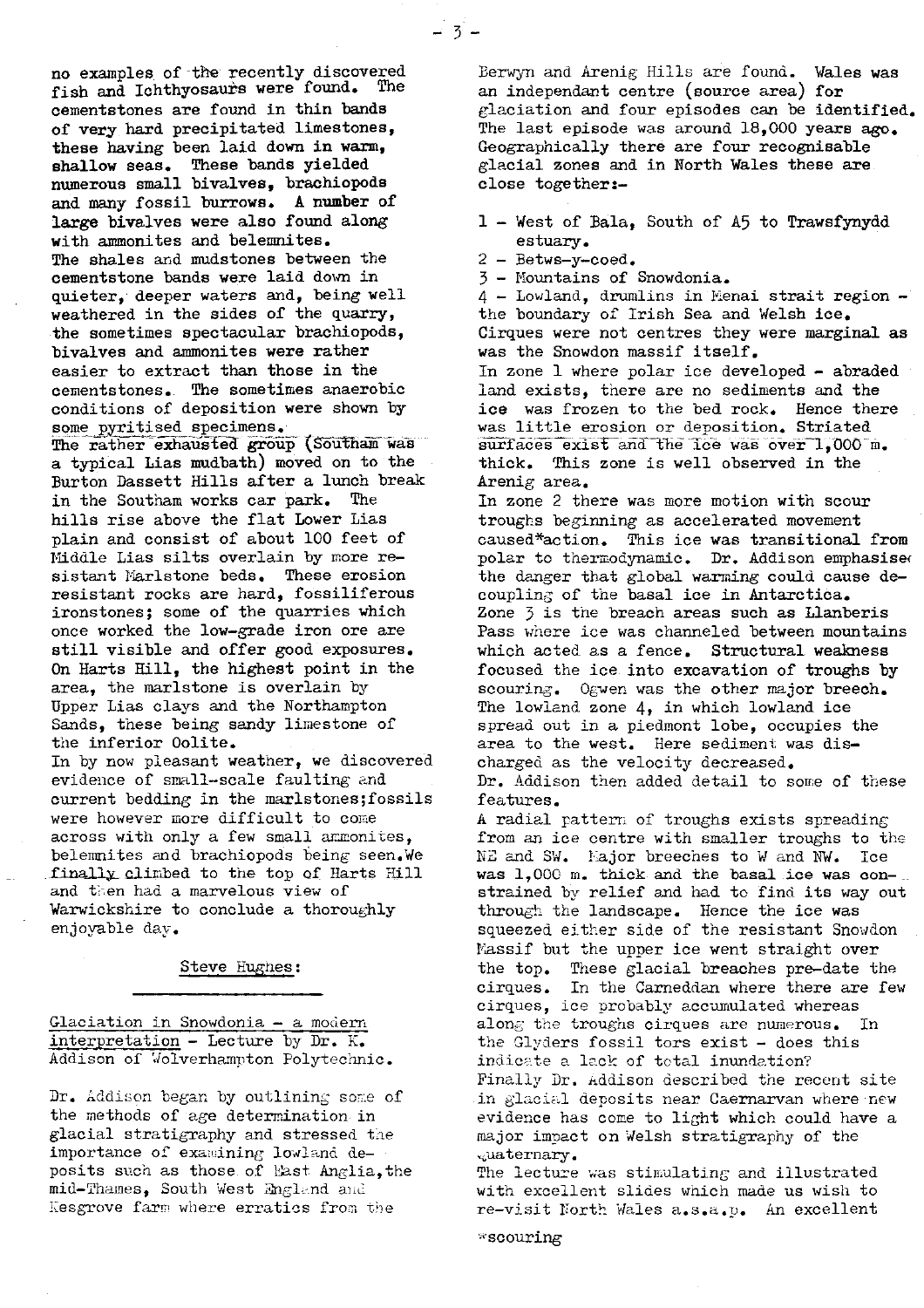### Andrew Rigby:

#### BOGS [NEWS](news:) [:](news:)

## Advance Announcement - Anniversary Dinner 30th November, 1990:

An informal dinner to mark the 15th anniversary of the society has been arranged for Friday 30th November, 1990. It will be held at the University Centre on the Birmingham University campus, and a well-known geological personality has agreed to come and give a light-hearted speech:

It is planned to be an informal and social occasion - further details will follow closer to the event - BUT MAKE A NOVE IN YUUH DIARY. The cost is expected to be C15.

#### Graham Hic

Graham Hickman is a long-standing member who recently spent several years working for BP in Egypt looking for oil. After a spell in England, he is now in Texas. Members who know him will be pleased to learn that his wife Kerry has just presented him with a son, Joseph Peter, born on 30th September, weight 61b 10oz. Hail can be sent to him via the British Petroleum central mailing:

> c/o International Personnel, BP, Eritannic House, Moor Lane, LONDON RC2Y 9BU.

Our congratulations to them both.

# DUDLEY RUSEUN - ROCK & FOSSIL ROADSHOW 21st October:

This annual event at Dudley Lus<mark>eum was</mark> repeated on Saturday 21st October. As usual the Keeper of Geology, Colin Reid, had put in a great deal of work in organising the event. The Roadshow was supported by a number of local societies, including the BOGS, who ran display stands describing their work and interests. There was a lot of interest from the public, who came in considerable numbers throughout the day. There was also a film show, and a stand where experts offered to identify fossils and rock specimens

brought in.

The BCGS stand, put up by Alan Cutler, showed the society's activities, and featured a mammoth's tooth found at Burtonon-Trent. Society Christmas cards and sweatshirts were on sale, and there were several enquiries about joining. The stand was manned throughout the day by Alan Cutler, Steve Hughes, Chris Jowitt, Paul Shilston and Graham Worton, while members Spencer Nather and Ray Foxall ran their own stands for Minerals and Dudley Cave Rescue Team.

Geological field meetings and study tours in 1990: Birbeck College. University of London:-

1 Cretaceous and Quaternary Geology of the coast of N. Norfolk (as in BOGS  $\text{programne\_ll-13th}, \text{May\_l.990}.$ (2) Geology of the Oxford District, 18-20th May, 1990. Dr. J. E. Robinson, £20 + accommodation. (3) Aspects of London's Geology, 15-17th June, 1990, Dr. J. E. Robinson, £20 + accommodation. (4) rW Highlands of Scotland (based on Ullapool). One week, Easter, 1990. Michael Bamlett BA, M.Phil. and Dr.Valerie Moorhouse. Deposit £50.  $(5)$  Turkey - Store for Splendour. 2 weeks. Nay, 1990. R. H. Roberts B.A. Deposit £50. This tour will be of interest also to archaeologists, art historians and students of early christianity. (6) Natural History and Geology of the Soviet Union. 2 weeks in May/June, 1990. Richard Clarke B.Sc., M.Tech., M.I.Biol. and lichael Bamlett B.A. N. Phil.Deposit £50. This will include visits to mountain, forest, tundra, desert, steppe and wetlands. Cost approximately £800.  $(7)$  Iceland. 2 weeks July, 1990. Michael<br>Banlett B.A., M.Phil. Deposit £50. Bamlett B.A., M. Phil. Deposit £50.

**Enquiries for the above to E. H. Clancy,** Pirbeck College, Centre for Extra-mural Studies, 26 Russel Square, London WC1B 5D., <sup>2</sup>e1: 01 636 8000 ext. 3854 or 3862.

Bilston Community College:liodular (5-week) course in Palaeontology. Physical Geology. Structural Geology. Stratigraphy. Crystallography. Sconomic Geology.

These can be completed on a home study basis or in college where extensive practical azterial and specimens are available.